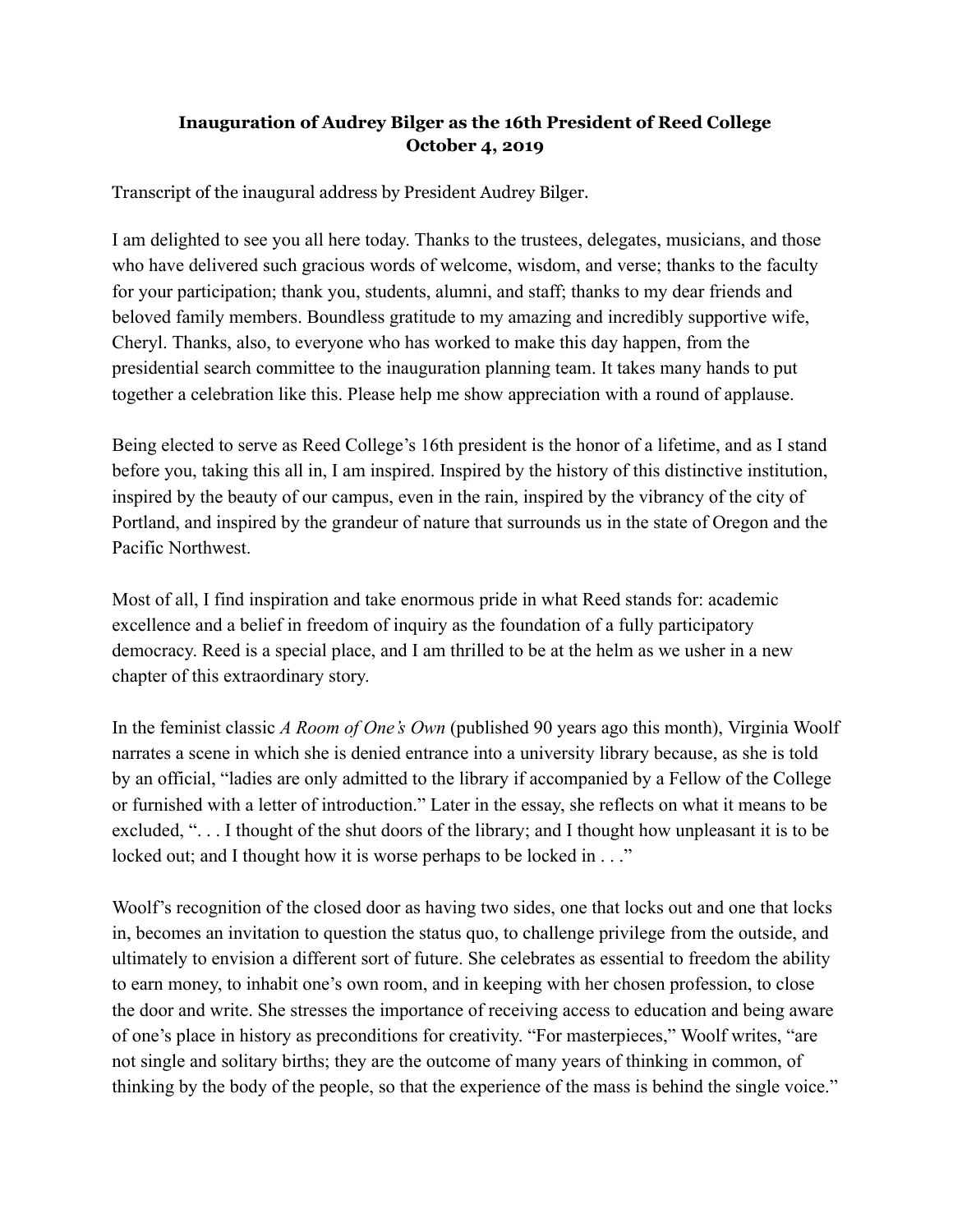As Reed's first woman president, I am particularly conscious of and grateful for the collective history that has made it possible for me to be here today. At the same time, I know that progress is not a straight line and that we must pay attention to doors that remain closed to so many. Above all, we must resist getting locked in to narrow and limited points of view.

At the end of the second decade of the 21st century, we see daily evidence of the dangers of locked-in thinking. Polarization plagues the nation, and education is under attack in discourse that equates intellect with elitism and that views college as just another commodity. It is important for us to remember that across time and in our present day, people have fought and died for the right to an education. We must treasure and champion this precious resource.

At Reed, we are passionate about learning. Inquiry and exploration thrive here. We know that education matters. In my conversations with students, faculty, staff, and alumni of the college, I am repeatedly struck by how excited people get when they talk about what they have learned or are learning. In classrooms, labs, studios, offices, on sidewalks, the canyon, and, yes, in the library, there is an energy that comes from all of this learning and creativity. If Reed is known for being intense and serious, at the root of that intensity and seriousness is a deep and abiding love for the pursuit of knowledge. We hold ourselves to high standards and talk a great deal about rigor, but rigor need not be rigid. There is no rigor without love.

When I speak of love, I am not being sentimental—or manipulative. Oscar Wilde noted that "the sentimentalist is always a cynic at heart. Sentimentality is merely the bank holiday of cynicism." You know what this means: Valentine's Day, commercials with puppies, phony patriotism. Let us be clear, anti-intellectualism is a form of cynicism, and the love of learning is a super power. Diffidence, disaffection, the willful denial of facts—these are enemies of democracy and freedom. Love motivates us to engage, to act, to participate. Love is the ultimate ampersand.

Anyone who has ever been caught up in the creative space at the heart of learning knows what it feels like to lose track of time, to be completely absorbed, to hunger for more and still more. Early in my educational journey, as a student in Oklahoma, I read a passage by philosopher Martin Buber that has stayed with me: "You do not attain to knowledge by remaining on the shore and watching the foaming waves, you must make the venture and cast yourself in, you must swim, alert and with all your force, even if a moment comes when you think you are losing consciousness." Buber believed in education as a form of connection and in connection as the life force that saves humans from viewing self and other as mere objects. He wrote about the "love-deed-Yes" and the "power-deed-No" and urged us to "love powerfully."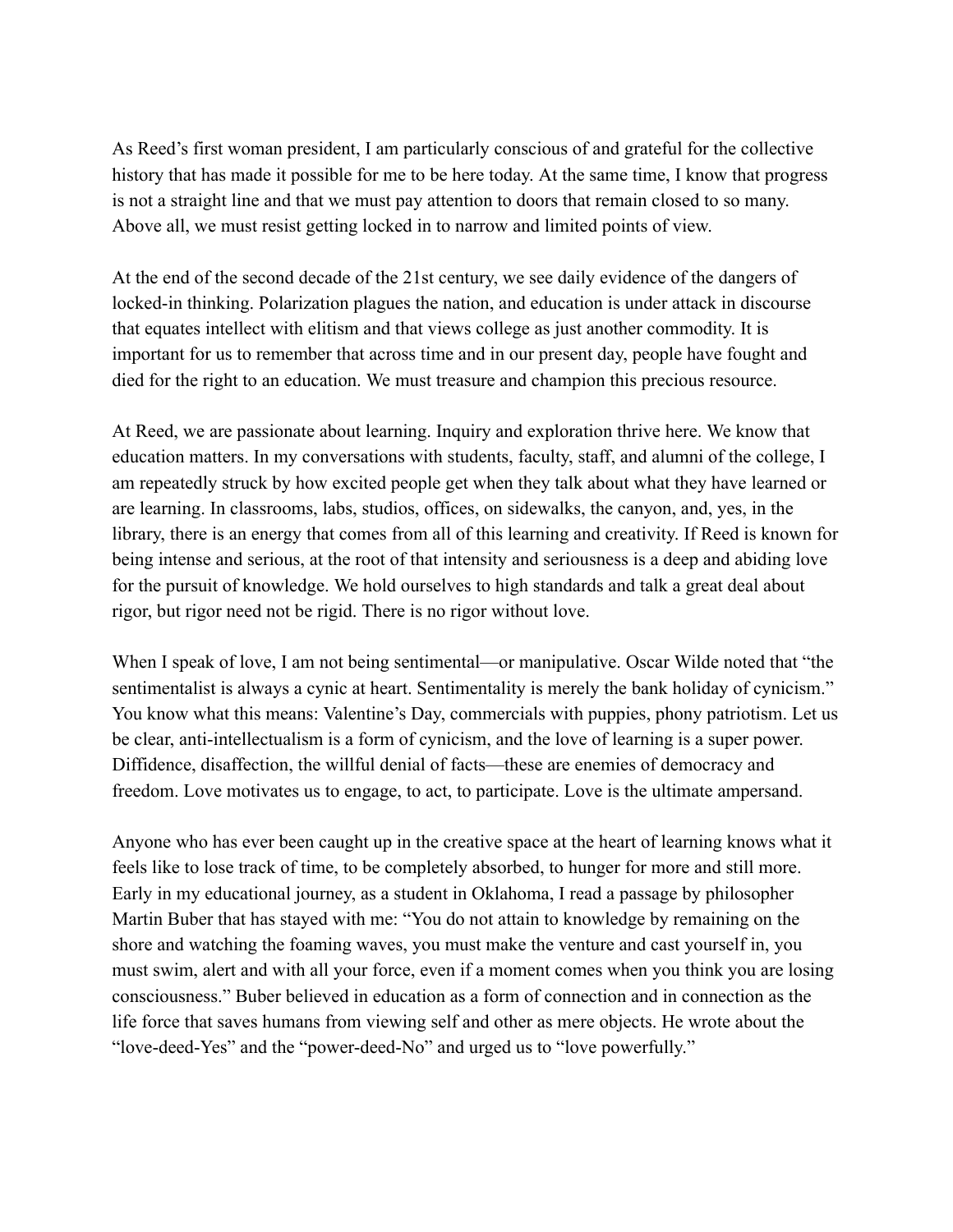Loving powerfully requires courage. You must step forward and be willing to make mistakes and even fail, believing all the while that the effort matters. You jump in, immerse yourself, and if you're fortunate to be in a community of learners, you get to share with one another the illuminations and discoveries.

Something I love about Reed is the sincerity that everyone brings to the table. I have heard many students talk about how they came from places where they thought they were the only one who cared—about books, music, art, school. I know I felt like this when I was young. I stayed up late reading and wrote like a fiend. I experienced study and creativity as forms of magic, like falling into a trance. That said, finding kindred spirits was a challenge. When you think you're the only one, you might feel distinct, but you can also feel isolated. "How unpleasant it is to be locked out," as Woolf put it. I didn't even know that places like Reed existed. I worried that I had so much to learn and feared I would never catch up. It took me a long time to figure out that there would be no catching up. The road winds on, and there are always additional doors to unlock, passageways to venture into. It is a joy to work with young people as they embark on their journeys and to let them know that they are not alone, that they are seen and heard and taken seriously.

Faculty who dedicate our lives to liberal arts education do so because we find inspiration in teaching as well as in research and creative expression. We love the classroom, and we care deeply about our students. Inspiring and being inspired by students is at the center of what we do, and we forge lifelong bonds and deeply meaningful relationships. The best teaching opens up some form of dialogue. Lectures are beginning points, not ends, and lessons from the past carry forward in relation to an ever-evolving landscape of inquiry and exploration.

In over three decades of college teaching, I have taught dozens of courses and hundreds of students. Each semester brings fresh surprises, every class has its own personality, and the students are all unique. My advice to students has always been this: explore broadly, welcome opportunities to face new challenges and experiment in areas previously unknown. The constellation of courses you will encounter at a liberal arts college will be highly individualized. You will leave with the ability to connect the dots across disciplines and to ask big questions from a variety of standpoints. You will be a passionate lifelong learner with a questing spirit and a strong sense of purpose.

Consider the words of James Baldwin: "The world is before you, and you need not take it or leave it as it was when you came in." Those of us who love learning do not accept the world as we find it; instead, we investigate and query, we seek to understand the hows and the whys. We do this repeatedly throughout our lives. There is no such thing as figuring it out once and for all.